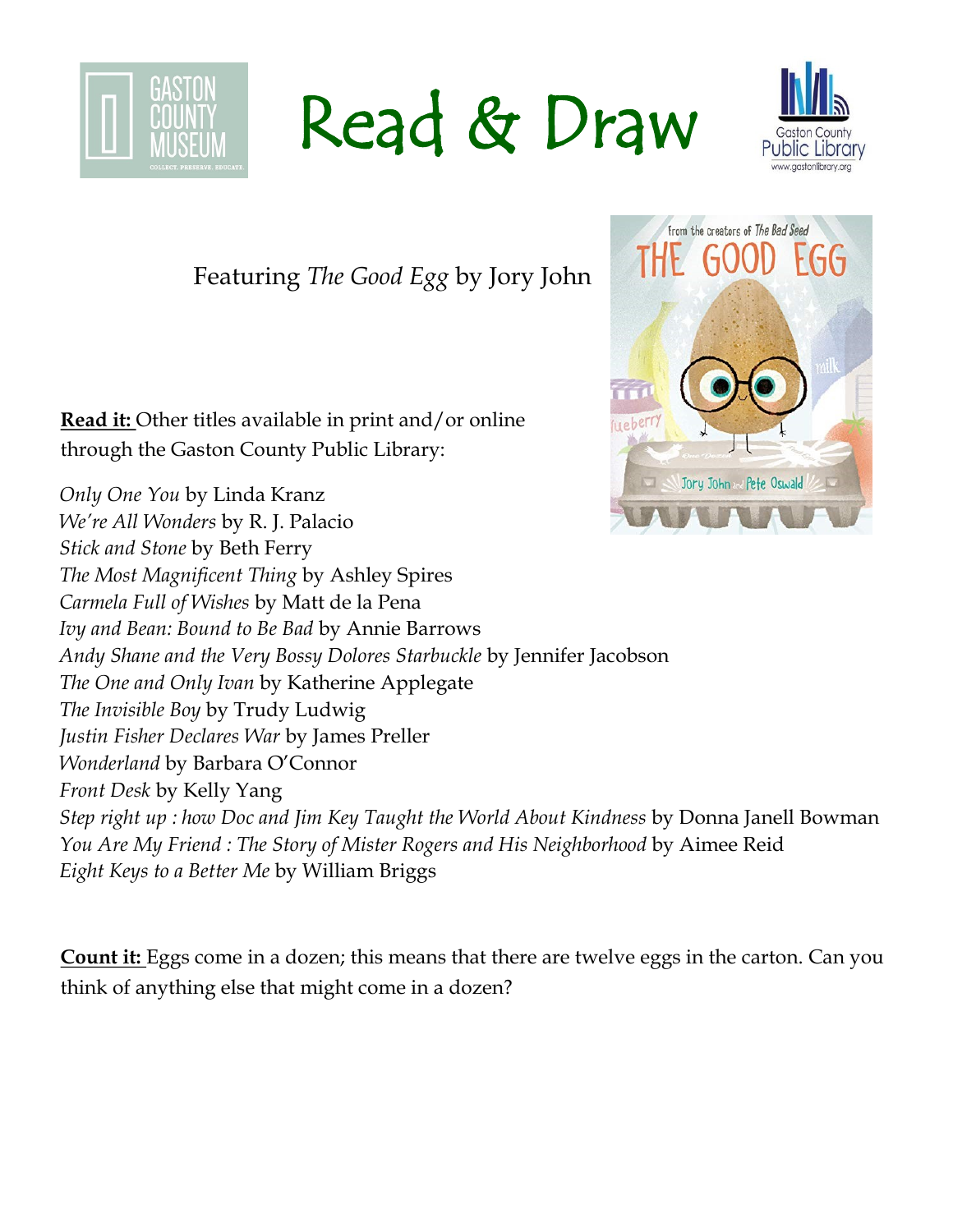**Write it**: Make as many words as you can using the letters from the word "scrambled."

## SCRAMBLED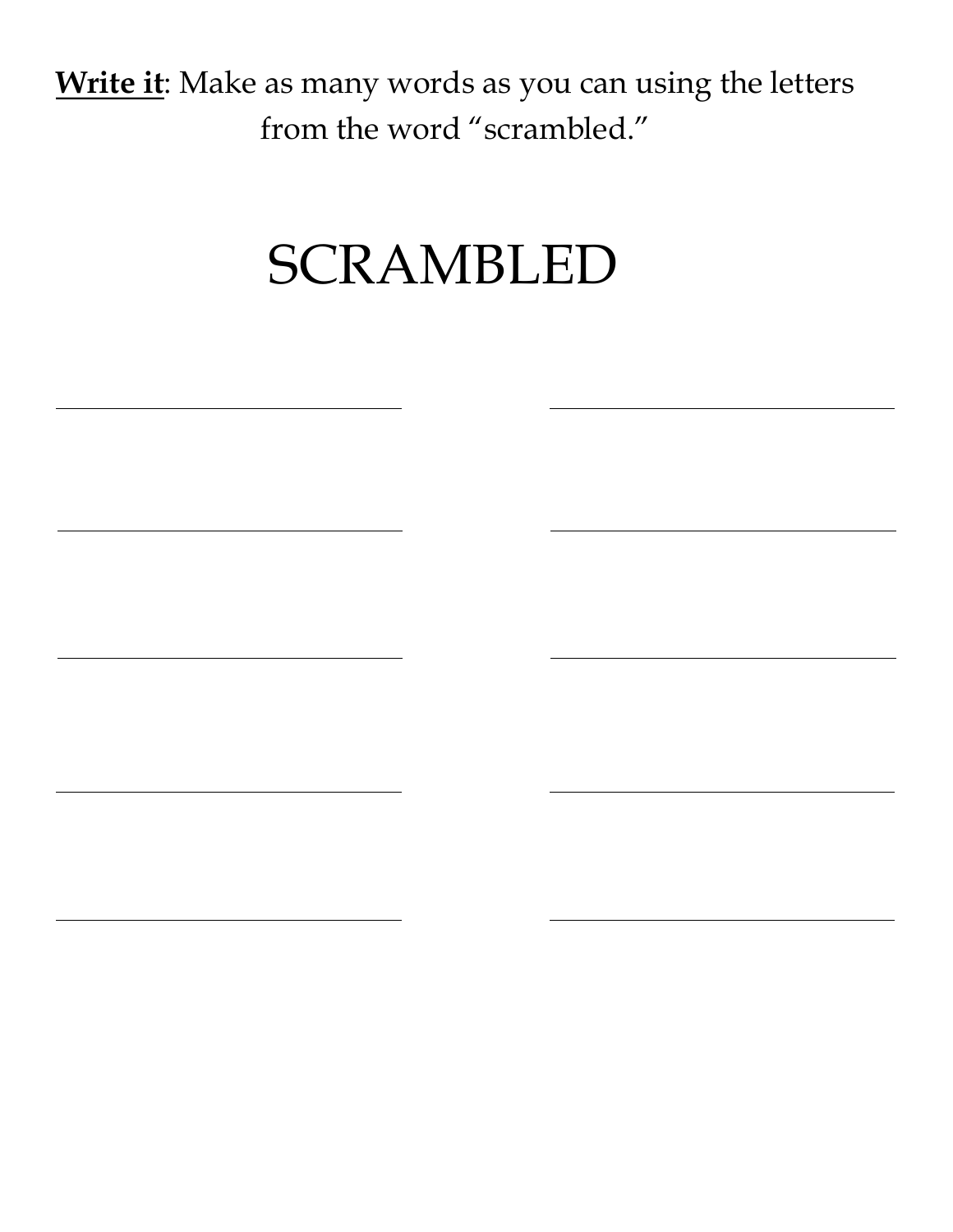**Think it:** Idioms are made of normal words that have a special meaning known to almost everyone. When someone says "you're a good egg," it means that you are a kind person. This is an idiom; it doesn't mean the actual words used in the phrase. Below is a list of idioms. Do you know what they mean? Ask a grown up or an older sibling for help.

1. It's raining cats and dogs!

2. I've seen the light!

3. You're pulling my leg!

4. She let the cat out of the bag.

5. My new phone cost an arm and a leg.

Can you think of any other idioms that aren't listed above?